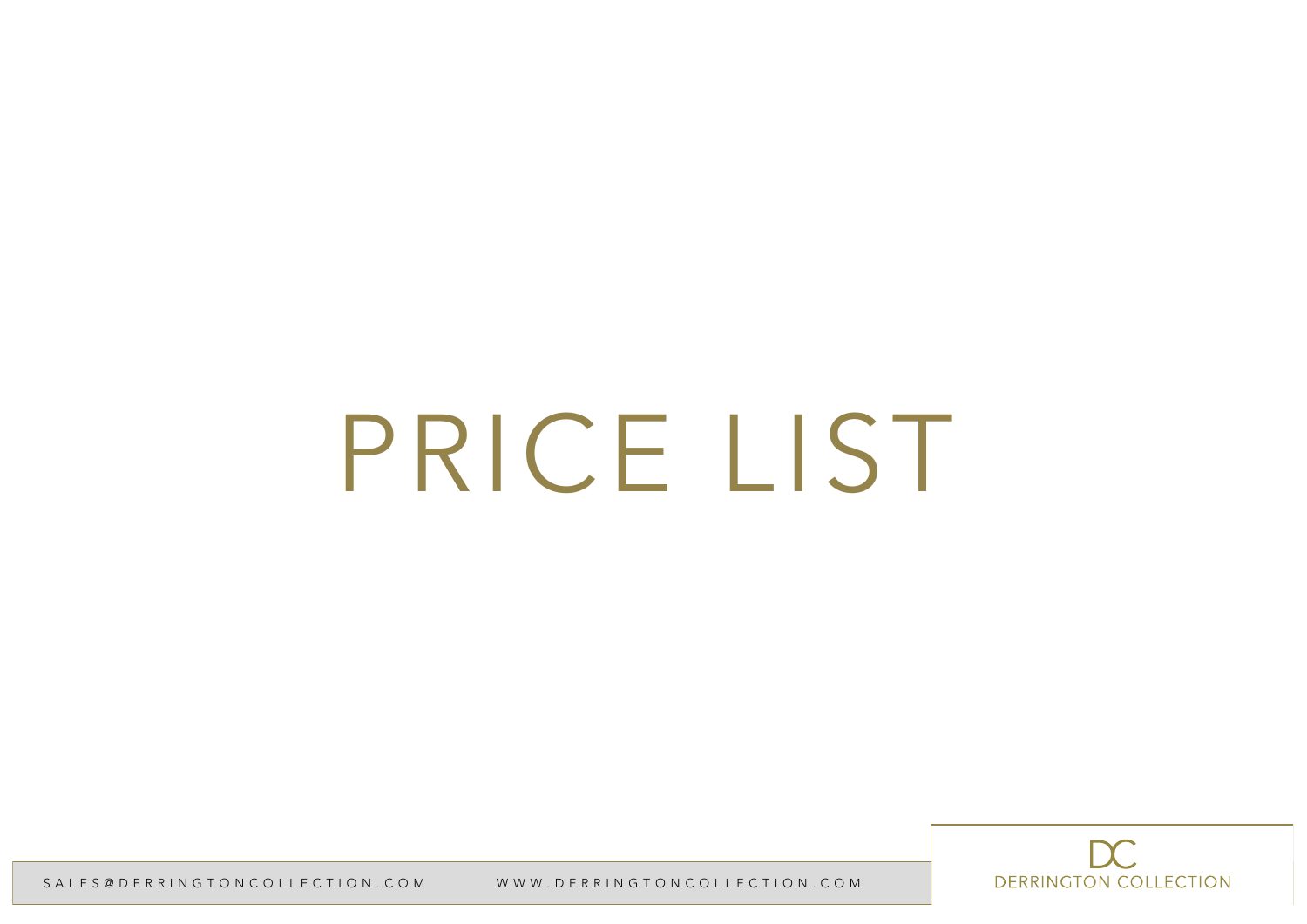|           |    | Block Unit Floor | <b>Bedrooms</b>          | $GIA(m^2)$           | GIA (ft <sup>2</sup> ) | <b>Estuary Views</b> | <b>List Price</b> | Rental Income<br><b>Projections</b> |
|-----------|----|------------------|--------------------------|----------------------|------------------------|----------------------|-------------------|-------------------------------------|
| $\forall$ | A1 | G                | $\overline{2}$           | $69.50 \text{ m}^2$  | 748 ft <sup>2</sup>    | $\mathbb N$          | £350,000          | £33,862 - £40,635                   |
| $\forall$ | A2 | G                | $\overline{\phantom{a}}$ | $65.00 \text{ m}^2$  | 700 ft <sup>2</sup>    | $\mathbb N$          | £325,000          | £31,421 - £37,705                   |
| $\forall$ | A3 |                  | $\overline{2}$           | 71.50 m <sup>2</sup> | 770 ft <sup>2</sup>    | $\mathbb N$          | £370,000          | £33,862 - £40,635                   |
| $\forall$ | A4 |                  | $\overline{2}$           | 70.00 m <sup>2</sup> | 753 ft <sup>2</sup>    | $\mathbb N$          | £365,000          | £33,862 - £40,635                   |
| $\forall$ | A5 | $\mathcal{P}$    | $\overline{2}$           | 71.50 m <sup>2</sup> | 770 ft <sup>2</sup>    | Y                    | £385,000          | £36,900 - £46,100                   |
| $\forall$ | A6 | $\overline{2}$   | $\overline{2}$           | 70.00 m <sup>2</sup> | 753 ft <sup>2</sup>    | Y                    | £380,000          | £36,100 - £45,100                   |
| $\forall$ | A7 | 3                | $\overline{2}$           | 71.50 m <sup>2</sup> | 770 ft <sup>2</sup>    | Y                    | £400,000          | £36,900 - £46,100                   |
| $\forall$ | A8 | 3                | $\overline{2}$           | $70.00 \text{ m}^2$  | 753 ft <sup>2</sup>    | Y                    | £395,000          | £36,100 - £45,100                   |

\*\*A managing agent will be appointed to manage the operation and maintenance of communal areas and facilities, and to collect service charge payments from the property owners, which will be used to meet the costs of managed services.

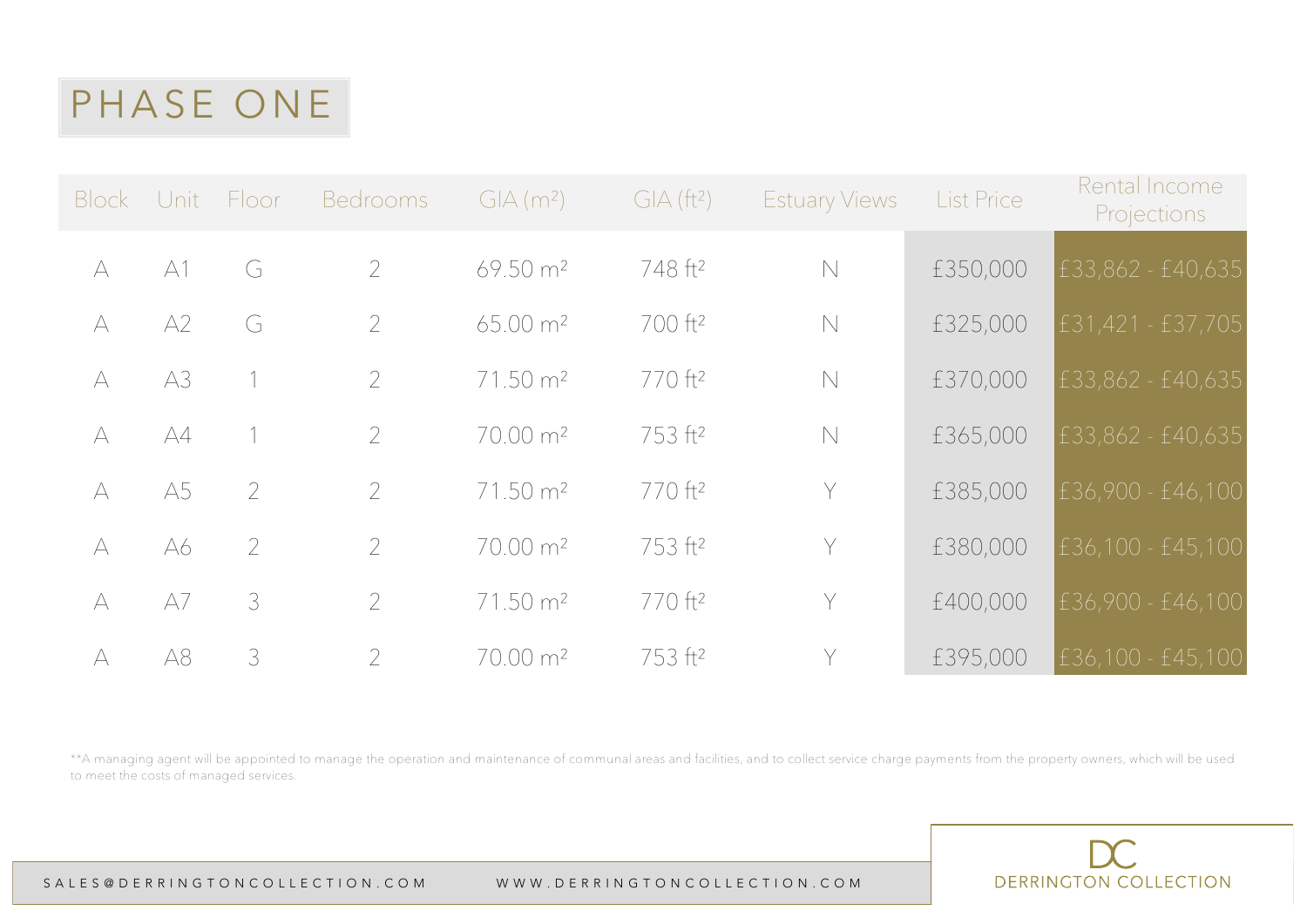|             |           | Block Unit Floor | <b>Bedrooms</b> | $GIA(m^2)$            | GIA (ft <sup>2</sup> ) | <b>Estuary Views</b> | <b>List Price</b> | Rental Income<br><b>Projections</b> |
|-------------|-----------|------------------|-----------------|-----------------------|------------------------|----------------------|-------------------|-------------------------------------|
| $\mathsf B$ | <b>B1</b> | G                | $\overline{2}$  | $65.00 \text{ m}^2$   | 700 ft <sup>2</sup>    | $\mathbb N$          | £335,000          | £31,421 - £37,705                   |
| $\mathsf B$ | <b>B2</b> | G                | $\overline{2}$  | 66.50 m <sup>2</sup>  | 716 ft <sup>2</sup>    | Y                    | £360,000          | £34,300 - £42,900                   |
| B           | <b>B3</b> | G                | $\overline{2}$  | 66.50 m <sup>2</sup>  | 716 ft <sup>2</sup>    | $\mathbb N$          | £345,000          | £32,196 - £38,635                   |
| $\mathsf B$ | <b>B4</b> | G                | $\mathcal{P}$   | 68.50 m <sup>2</sup>  | 737 ft <sup>2</sup>    | $\mathbb N$          | £355,000          | £32, 196 - £38, 635                 |
| $\mathsf B$ | <b>B5</b> | G                | $\overline{2}$  | $62.50 \text{ m}^2$   | $673$ ft <sup>2</sup>  | $\mathbb N$          | £325,000          | £31,421 - £37,705                   |
| $\mathsf B$ | <b>B6</b> | G                | $\mathcal{P}$   | 65.00 m <sup>2</sup>  | 700 ft <sup>2</sup>    | $\mathbb N$          | £340,000          | £31,421 - £37,705                   |
| $\mathsf B$ | B7        |                  | $\overline{2}$  | 72.00 m <sup>2</sup>  | 775 ft <sup>2</sup>    | $\mathbb N$          | £380,000          | £34,816 - £41,780                   |
| $\mathsf B$ | <b>B8</b> |                  | $\overline{2}$  | 66.50 m <sup>2</sup>  | 716 ft <sup>2</sup>    | Y                    | £365,000          | £34,300 - £42,900                   |
| $\mathsf B$ | <b>B9</b> |                  | $\overline{2}$  | $66.50 \, \text{m}^2$ | $716$ ft <sup>2</sup>  | $\mathbb N$          | £360,000          | £32,196 - £38,635                   |

\*\*A managing agent will be appointed to manage the operation and maintenance of communal areas and facilities, and to collect service charge payments from the property owners, which will be used to meet the costs of managed services.

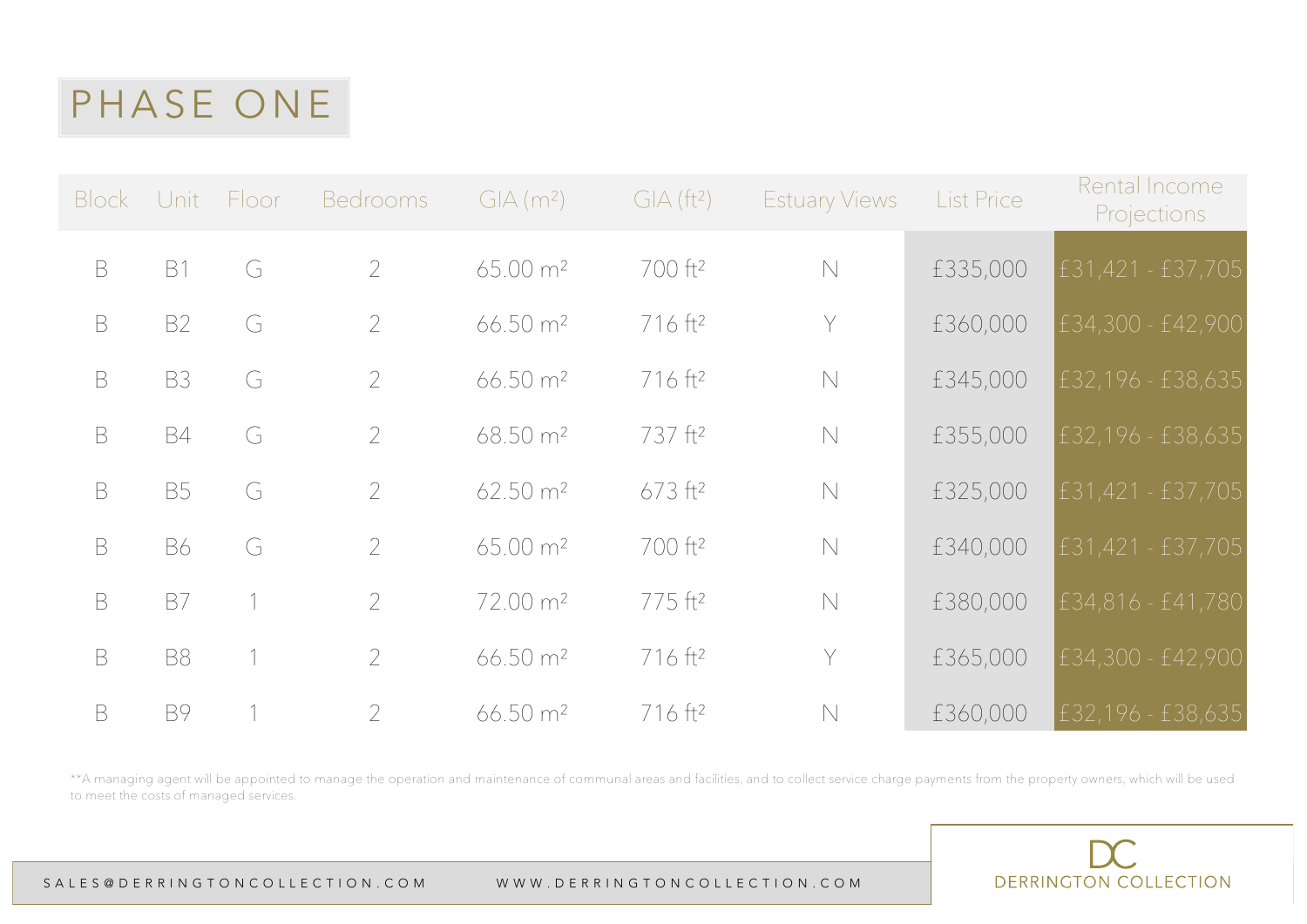| Block Unit  |            | Floor          | <b>Bedrooms</b> | $GIA(m^2)$           | GIA (ft <sup>2</sup> ) | <b>Estuary Views</b> | <b>List Price</b> | Rental Income<br><b>Projections</b> |
|-------------|------------|----------------|-----------------|----------------------|------------------------|----------------------|-------------------|-------------------------------------|
| $\mathsf B$ | <b>B10</b> |                | $\overline{2}$  | 73.50 m <sup>2</sup> | 791 ft <sup>2</sup>    | $\mathbb N$          | £395,000          | £35,548 - £42,658                   |
| $\mathsf B$ | <b>B11</b> |                | $\overline{2}$  | 65.00 m <sup>2</sup> | 700 ft <sup>2</sup>    | $\mathbb N$          | £350,000          | £31,421 - £37,705                   |
| $\mathsf B$ | <b>B12</b> |                | $\overline{2}$  | $65.00 \text{ m}^2$  | 700 ft <sup>2</sup>    | $\mathbb N$          | £355,000          | $E31,421 - E37,705$                 |
| $\mathsf B$ | <b>B13</b> | $\mathcal{P}$  | $\overline{2}$  | 72.00 m <sup>2</sup> | 775 ft <sup>2</sup>    | Y                    | £405,000          | £37,100 - £46,400                   |
| $\mathsf B$ | <b>B14</b> | $\mathcal{P}$  | $\overline{2}$  | 66.50 m <sup>2</sup> | $716$ ft <sup>2</sup>  | Y                    | £375,000          | £34,300 - £42,900                   |
| $\mathsf B$ | <b>B15</b> | $\overline{2}$ | $\overline{2}$  | $66.50 \text{ m}^2$  | 716 ft <sup>2</sup>    | Y                    | £375,000          | £34,300 - £42,900                   |
| $\mathsf B$ | <b>B16</b> | $\overline{2}$ | $\overline{2}$  | 73.50 m <sup>2</sup> | 791 ft <sup>2</sup>    | Y                    | £410,000          | £37,900 - £47,300                   |
| B           | <b>B17</b> | $\overline{2}$ | $\overline{2}$  | $65.00 \text{ m}^2$  | 700 ft <sup>2</sup>    | Y                    | £365,000          | £33,500 - £41,900                   |
| B           | <b>B18</b> | $\overline{2}$ | 2               | $67.00 \text{ m}^2$  | 721 ft <sup>2</sup>    | Y                    | £380,000          | £34,600 - £43,300                   |

\*\*A managing agent will be appointed to manage the operation and maintenance of communal areas and facilities, and to collect service charge payments from the property owners, which will be used to meet the costs of managed services.